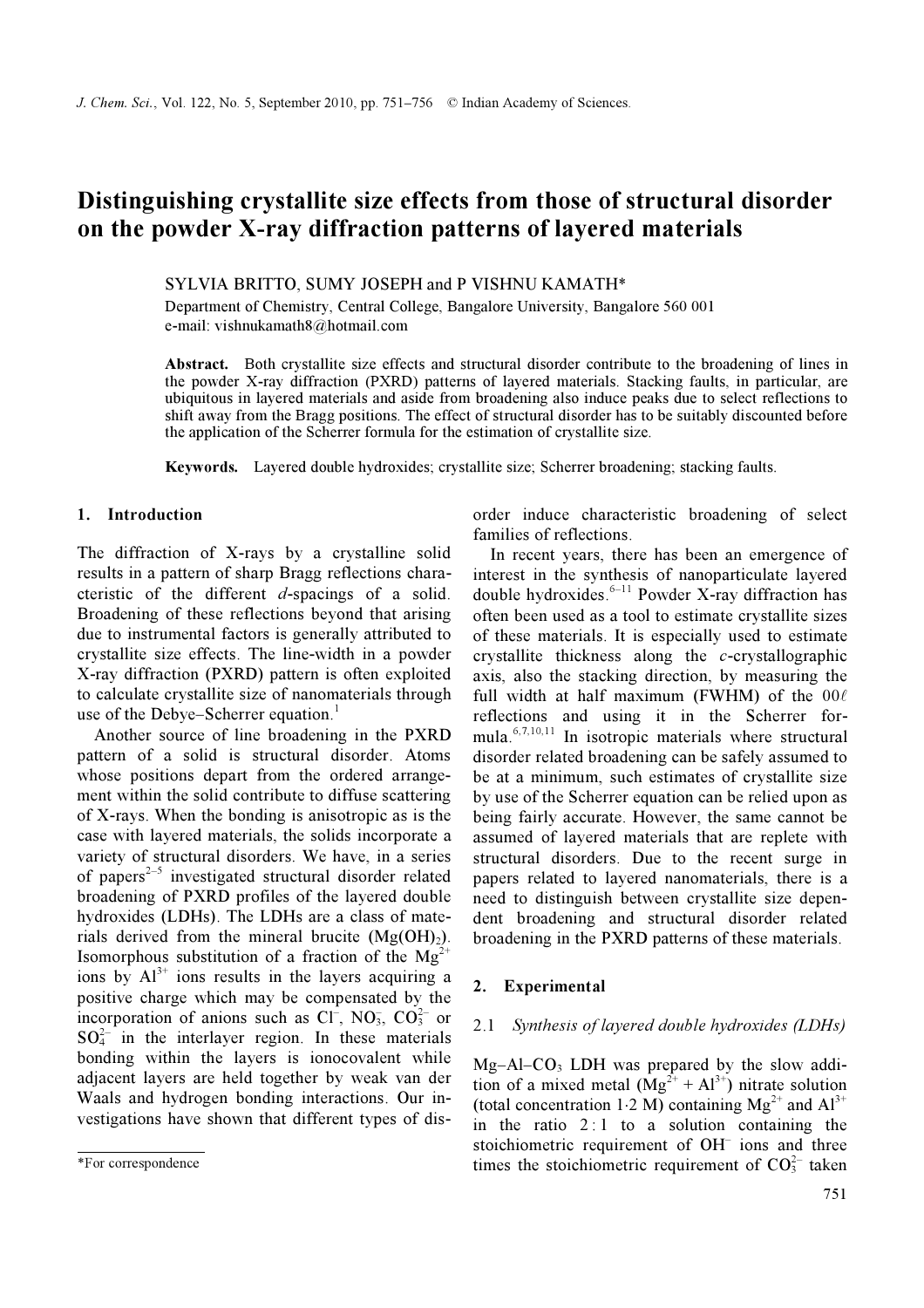as  $Na<sub>2</sub>CO<sub>3</sub>$ . The precipitation was carried out at <sup>25</sup>°C. The resultant precipitate was aged in the mother liquor at 90°C for 24 h before being filtered, washed and dried to constant weight.

 An ordered sample of the LDH was prepared by urea hydrolysis. Solid urea was added to 40 ml of a  $0.5$  M mixed metal  $[Mg(II) + Al(III)]$  nitrate solution maintaining the urea/ $[Mg(II) + Al(III)]$  molar ratio at 3⋅3. The clear solution obtained was heated at 150°C in a teflon lined autoclave under autogenous pressure. The solid was recovered by filtration, copiously washed to constant pH and then dried at 65°C.

### 2.2 Characterization

All the samples were characterized by X-ray powder diffraction using a Bruker D8 Advance diffractometer (source CuK $\alpha$ ,  $\lambda$  = 1⋅541 Å) operated in reflection geometry. Data were collected using a continuous scan rate of  $1^{\circ}2\theta$  min<sup>-1</sup>, which were then rebinned into  $2\theta$  steps of  $0.02^{\circ}$ .

 Scanning electron micrographs were obtained using a JEOL model JSM 840A microscope. The powder samples were dispersed on a double sided conducting carbon tape. The samples were sputter coated with Pt to improve conductivity.

 Crystallite size analysis was carried out using the Brass 2.0 suite of programs.<sup>12</sup> Investigation of broadening due to structural disorder was carried out using the program  $DIFFAX<sup>13</sup>$ 

#### 3. Results and discussion

The PXRD pattern of a coprecipitated  $Mg-AI-CO<sub>3</sub>$ LDH is given in figure 1a. We compare the experimental pattern with that expected of the crystal structure of the  $Mg-AI-CO<sub>3</sub>$  LDH (International Crystal Structure Database No. 86655) (figure 1b). Some differences are obvious: (i) While the basal reflections in the experimental pattern are relatively sharp, the peaks in the mid-2 $\theta$  region (30–55°2 $\theta$ ) are broadened. (ii) The peak positions of the reflections in the mid-2 $\theta$  region are shifted with respect to the corresponding peaks in the simulated pattern. (iii) The observed pattern cannot be indexed with acceptable figures of merit.

 While most preparations of LDHs generally exhibit PXRD patterns similar to that shown in figure 1a, samples whose PXRD patterns match with the expected of an ideal sample (figure 1b) may be synthesized by urea hydrolysis (figure 2). The SEM image of this sample (data not shown) exhibits the sharply faceted hexagonal morphology consistent with the underlying hexagonal crystal structure of these materials. A Rietveld fit of the PXRD pat-



Figure 1. (a) Powder X-ray diffraction pattern of an  $Mg-AI-CO<sub>3</sub>$  LDH prepared by co-precipitation. (b) DIF-FaX simulation of the PXRD pattern of an ideal Mg–Al–  $CO<sub>3</sub>$  LDH assuming no crystallite size effects or stacking disorders.



**Figure 2.** PXRD pattern of the  $Mg-AI-CO<sub>3</sub>$  LDH prepared by urea hydrolysis.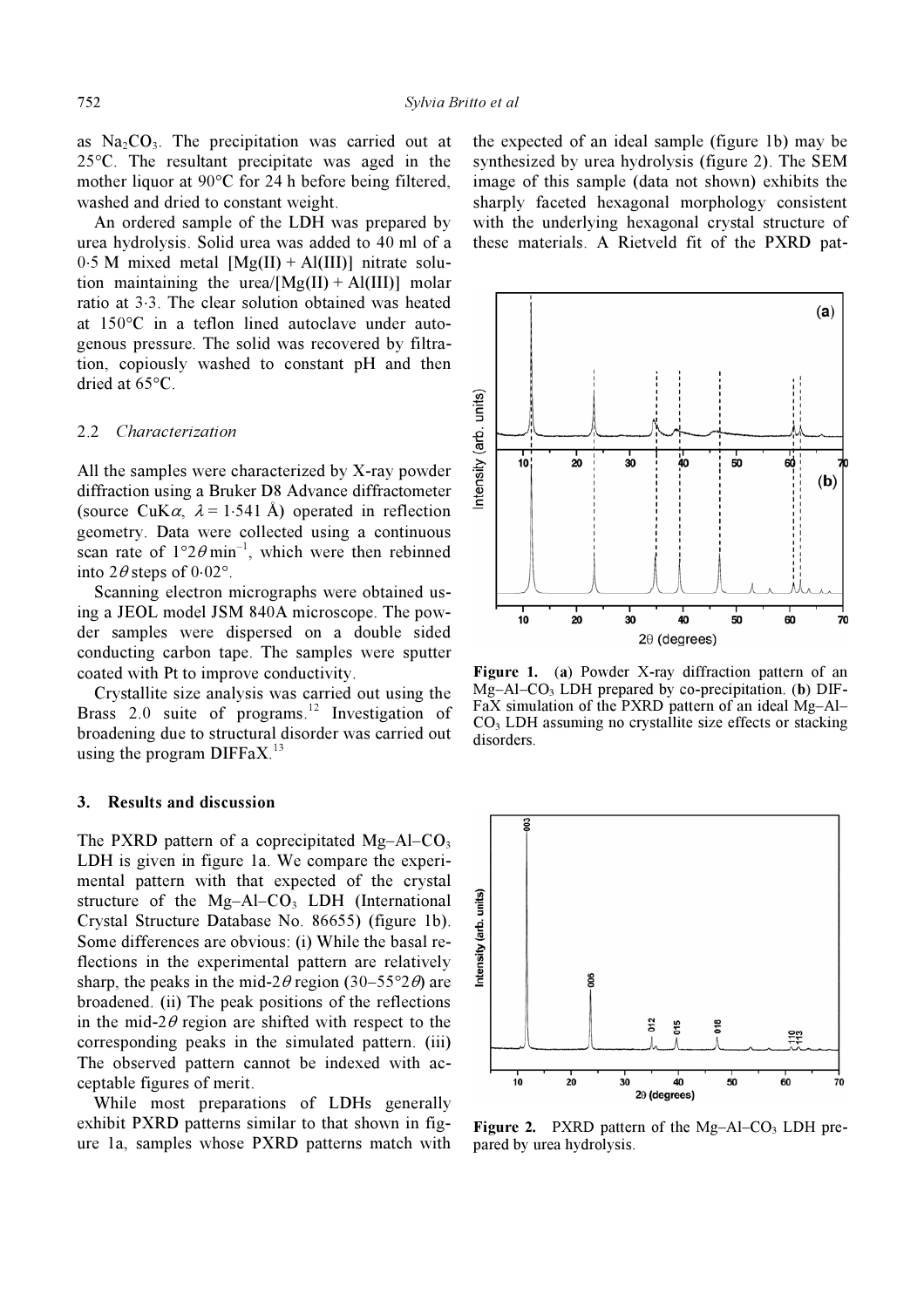

**Figure 3.** (a) Rietveld fit of the PXRD pattern of the Mg–Al–CO<sub>3</sub> LDH prepared by urea hydrolysis and (b) the fit of the LDH prepared by coprecipitation after refinement of crystallite size.

tern of this sample (figure 3a) shows that the broadening of peaks is minimal and therefore this sample may be used as a standard in subsequent analyses. The extensive broadening of the peaks in the PXRD pattern of the co-precipitated (test) sample therefore needs to be examined.

 We first examine the possibility that the broadening may be due to crystallite size effects. An accurate estimation of crystallite size requires one to first

correct for instrument-related broadening. The residual broadening may then be attributed to sample related factors which include broadening due to crystallite size, strain and absorption. To accomplish this, we use the Brass suite of programs which enable a rigorous separation of instrument and sample contributions to the peak profiles. In a typical application of this methodology, the instrumental contribution to line broadening is obtained by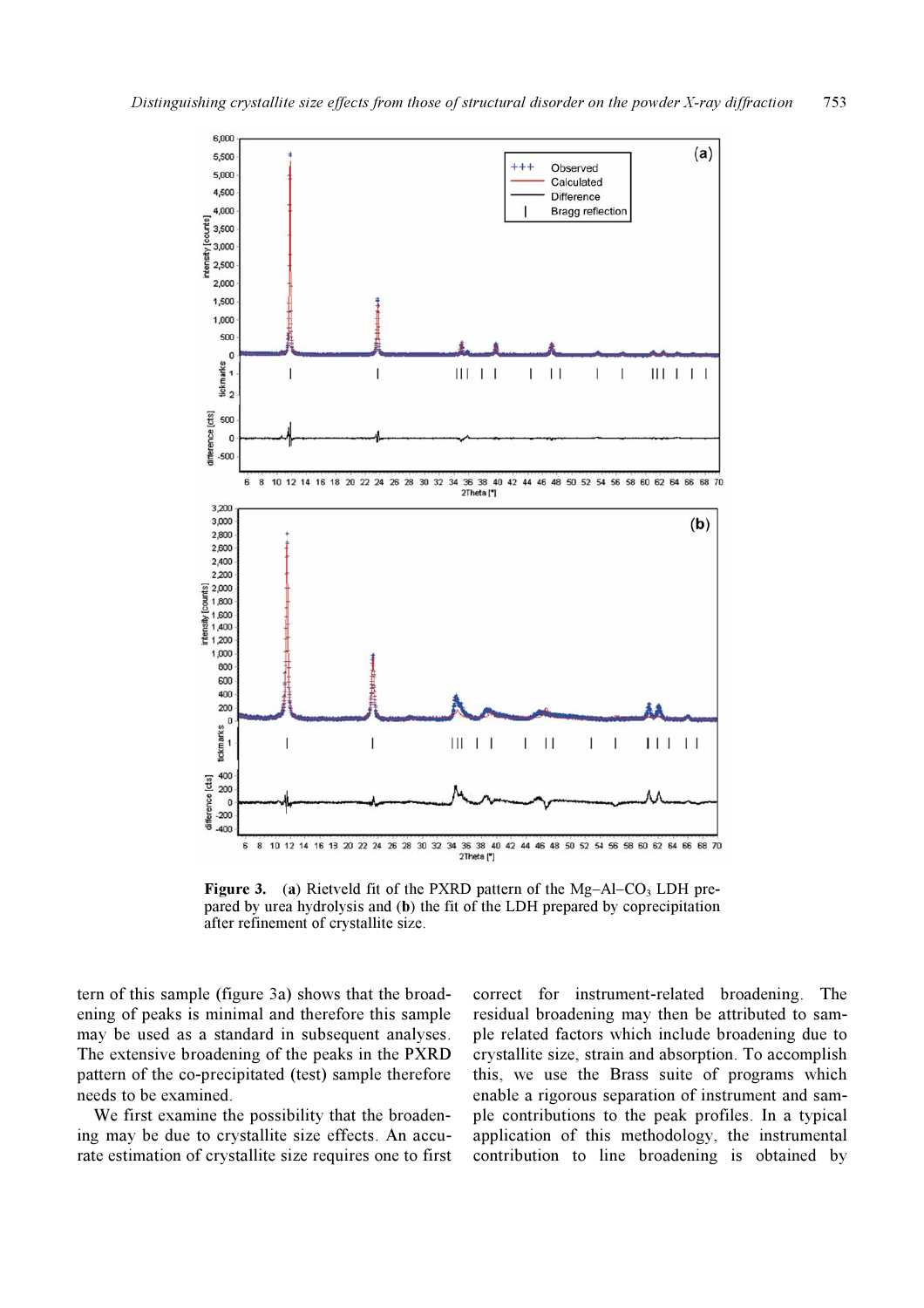

**Figure 4.** Simulation of the PXRD pattern of an Mg–Al–CO<sub>3</sub> LDH assuming crystallite size along 003 direction to be (a) 30 nm and (b) 10 nm.

refining the profile parameters to fit the line shape of a standard. The refinable profile parameters include  $U_{\text{G}}$ ,  $V_{\text{G}}$ ,  $W_{\text{G}}$  and  $U_{\text{L}}$ ,  $W_{\text{L}}$  for the Gaussian and Lorentzian contributions respectively. Subsequently, these parameters are used without further refinement to fit the profile of the test sample. Any mismatch in the fit is then corrected by accounting for sample related factors, including Scherrer broadening due to

crystallite size effects. We have successfully used this methodology to evaluate the crystallite size of nanocrystalline  $Cu<sub>2</sub>O$  samples.<sup>14</sup>

 In this work a similar methodology is used to analyse the pattern of the test sample of LDH obtained by coprecipitation. The sample synthesized by urea hydrolysis is used as a standard to obviate the need to explicitly model sample-related broadening aris-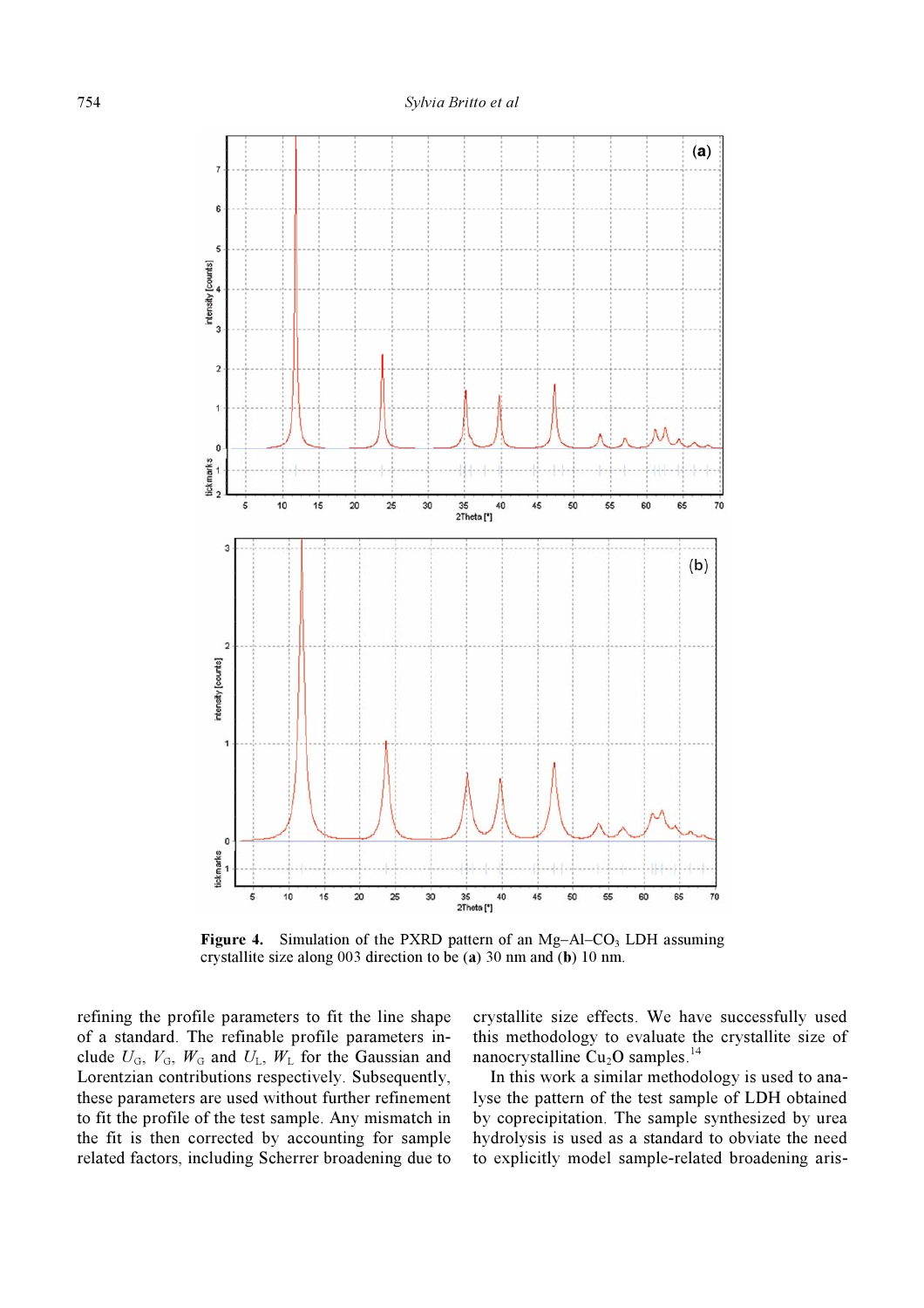ing from absorption. In a procedure similar to that described above, the instrument related parameters are determined by a Rietveld fit of the PXRD profile of the standard  $Mg-AI-CO<sub>3</sub> LDH$  (figure 3a). These parameters are then kept fixed when refining the PXRD profile of the coprecipitated LDH. The residual is accounted for by refining crystallite size. However unlike in the case of the isotropic  $Cu<sub>2</sub>O$ , attempts to account for the residual broadening by refining crystallite size fails as shown in figure 3b. The difference profile clearly indicates significant residual intensities.

 We then ask the question: how will PXRD pattern of the LDH look like under the influence of crystallite size effects. To answer this, we simulate the PXRD pattern of the LDH assuming an illustrative crystallite size of 30 nm along the  $c$ -crystallographic axis. The profile parameters are taken from the Rietveld refinement of the standard  $Mg-AI-CO<sub>3</sub>$ LDH sample. The resulting simulation is shown in figure 4a and the broadening of peaks is seen to be negligible. Simulation of the PXRD pattern assuming the crystallite size to be 10 nm is shown in figure 4b. Here we make two observations: (i) Unlike in the test sample (figure 1a) the broadening is seen across all classes of reflections. (ii) Although all the reflections are broadened, there is no shift in the peak positions from that expected of the standard (figure 2).

 The above analysis rules out the possibility that the broadening observed in the test pattern is due to crystallite size effects.



Figure 5. DIFFaX simulation of the PXRD pattern of the coprecipitated Mg–Al–CO<sub>3</sub> LDH by inclusion of  $20\%$  $2H_1$  faults in a  $3R_1$  polytype.

 We, therefore examine whether the broadening is due to structural disorder. We have, in our earlier papers shown that the DIFFaX formalism<sup>15</sup> is best suited to study stacking faults in layered materials. In DIFFaX, a crystalline solid is treated as consisting of a stacking of sheets of atoms interconnected by stacking vectors. Different kinds of stacking faults may be engineered into the solid by varying the stacking vectors and the resulting changes in the PXRD pattern can be computed. Details of the procedure have been dealt with in detail in earlier papers<sup> $2-5$ </sup> and therefore will not be discussed here. Stacking faults affect the line shapes of the  $h0\ell/0k\ell$ class of reflections, turbostraticity affects the hk0 reflections and interstratification affects the non-hk0 reflections. Using DIFFaX, we are able to simulate the PXRD pattern of the test LDH sample by incorporating 20% stacking motifs having a local hexagonal symmetry  $(2H_1:$  stacking sequence AC CA AC---) in a matrix of rhombohedral crystal symmetry  $(3R_1:$  stacking sequence AC CB BA AC---) (figure 5). The good match of the observed with the simulated pattern is self evident and is superior to the one shown in figure 3b.

## 4. Conclusions

Stacking disorders are ubiquitous in layered materials. They contribute significantly to the broadening of lines in the PXRD patterns of layered materials. Any uncritical use of the measured line-widths for the estimation of crystallite size by the use of the Scherrer formula leads to severe underestimation of the crystallite size and calls into question the validity of the estimated crystallite sizes in the so-called 'layered nanomaterials'.

## Acknowledgements

Authors thank the Department of Science and Technology (DST), Government of India for financial support. PVK is a recipient of the Ramanna Fellowship of the DST. SB thanks the University Grants Commission (UGC) for the award of a Senior Research Fellowship.

### References

- 1. West A R 1998 Solid state chemistry and its applications (New Delhi: John Wiley and Sons) p. 173
- 2. Ramesh T N, Jayashree R S and Kamath P V 2003 Clays and Clay Miner. 51 570